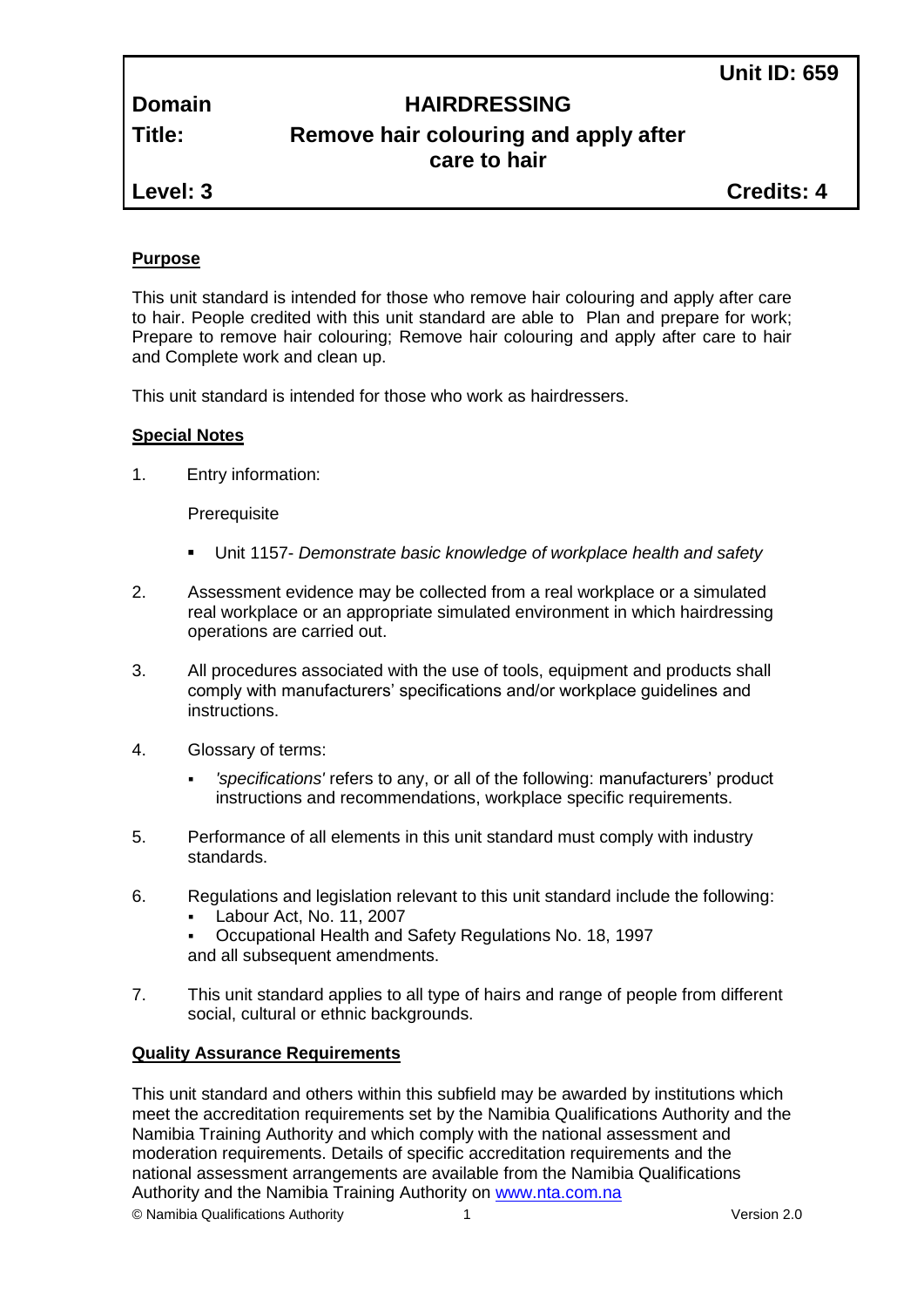# **Elements and Performance Criteria**

# **Element 1: Plan and prepare for work**

# **Range**

Planning and preparation may include but is not limited to workplace inspection, equipment defect identification, assessment of conditions and hazards and determination of work requirements.

Tools and equipment may include but are not limited to comb, sectioning clips, pins and ribbons.

# **Performance Criteria**

- 1.1 Work instructions, including job card, client history record and product details are obtained, confirmed and applied.
- 1.2 Safety requirements are followed in line with safety plans and policies.
- 1.3 Tools and equipment selected to carry out tasks are consistent with the requirements of the job, checked for serviceability and any faults reported.
- 1.4 Products are safely handled and located ready for use in line with workplace procedures.
- 1.5 Measurement requirements for products are sourced and implemented in line with manufacturers' specifications and workplace procedures.
- 1.6 Environmental protection requirements are identified and applied in line with environmental plans and regulatory obligations.

### **Element 2: Prepare to remove hair colouring**

### **Range**

Preparation methods may include but are not limited to procedures for using towels, apron, brush and comb.

### **Performance Criteria**

- 2.1 Procedures and information required for preparing to remove hair colour are identified and sourced in line with workplace procedures.
- 2.2 Preparation methods are applied to ensure client protection in line with workplace procedures.
- 2.3 Client comfort and safety is ensured throughout the removal of hair colour.
- 2.4 The removal of the colouring product is explained in line with manufacturer's specifications.

# **Element 3: Remove hair colouring and apply after care to hair**

### **Performance Criteria**